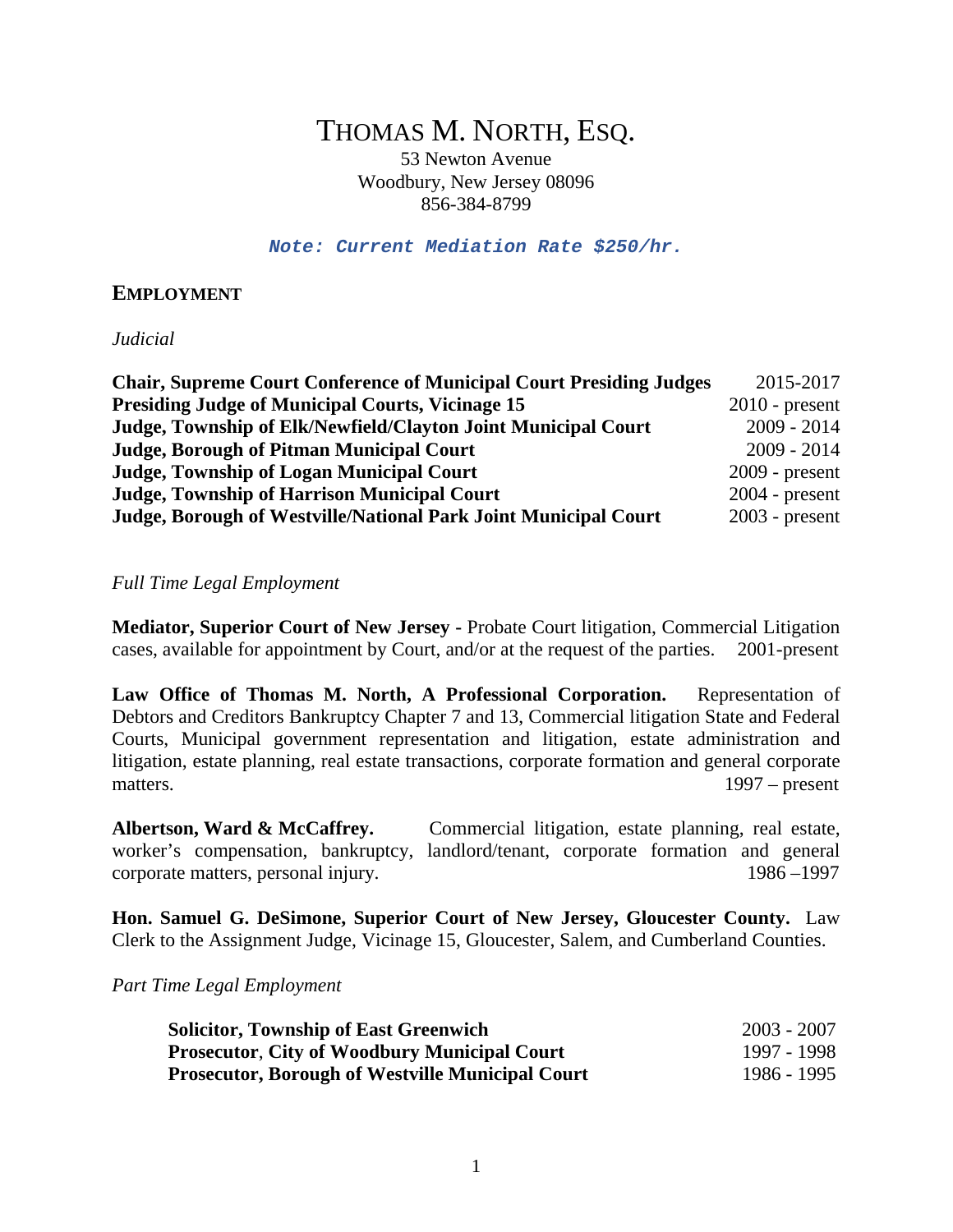#### **BAR ADMISSIONS AND MEMBERSHIPS**

**Attorney at Law** - Admitted to the Bar New Jersey, United States District Court – District of New Jersey, United States Third Circuit Court of Appeals. 1985 – Present

**New Jersey Supreme Court - Committee on Attorney Advertising** 2008 - 2011 **New Jersey Supreme Court** – **Arbitration Committee** 1997 - 2002 **Gloucester County Bar Association, Member Board of Trustees** 1997 - 2003 **American Red Cross, Gloucester Cty., Member Board of Trustees** 1996 - 1999

### **PROFESSIONAL AWARDS**

Professionalism in the Law Award – Gloucester County Bar Association, 2009 Professionalism in the Law Award – New Jersey State Bar Association, 2009

# **SEMINARS PRESENTED**

**New Jersey Judiciary, Administrative Office of the Courts – Treatment of Municipal Court Fines in Bankruptcy.** Guest speaker with Hon. Michael B. Kaplan, United States Bankruptcy Court Judge, and Isabel C. Balboa, Esquire, Chapter 13 Standing Trustee, interaction between federal bankruptcy code and jurisdiction of New Jersey State Courts. October 29, 2015.

**Gloucester County Bar Association – Treatment of Municipal Court Fines in Bankruptcy.** Guest speaker with Hon. Gloria Burns, Hon. Andrew B. Altenburg, Jr. United States Bankruptcy Court Judges, and Isabel C. Balboa, Esquire, Chapter 13 Standing Trustee, interaction between federal bankruptcy code and jurisdiction of New Jersey State Courts. March 19, 2015.

**New Jersey Judiciary, Administrative Office of the Courts –** Bi-annual training of new Municipal Court Judges, Contempt of Court, and Treatment of Default in Time Payments, and Speaker at Municipal Court Judiciary Annual Meetings, various topics.

2010-present

**New Jersey Institute for Continuing Legal Education –** Guest speaker, interaction between federal bankruptcy code and jurisdiction of New Jersey State Courts. August 7<sup>th</sup>, 2002.

**New Jersey Institute for Continuing Legal Education –** Guest speaker, interaction between federal bankruptcy code and jurisdiction of New Jersey State Courts. January 16<sup>th</sup>, 2003.